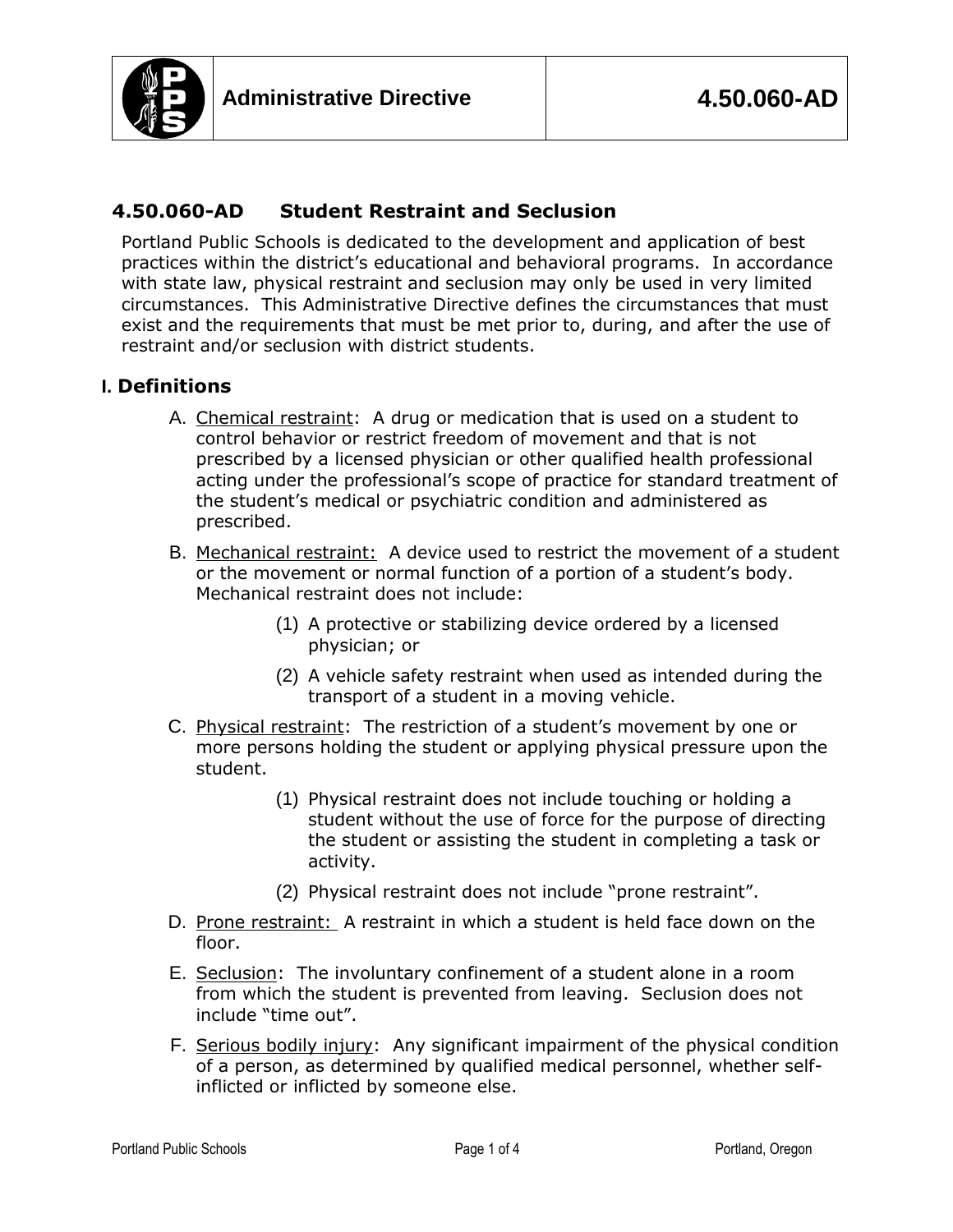G. Time Out: Removing a student for a short time to provide the student with an opportunity to regain self-control in a setting from which the student is not physically prevented from leaving.

## **II. Applicability**

- A. The provisions of this AD apply to all students in all district settings except as provided in paragraph B.
- B. DART programs located in mental health treatment facilities operate under different seclusion and restraint rules so are not covered by this AD.

# **III. Prohibitions on use of Physical Restraint or Seclusion**

- A. The use of a mechanical restraint, chemical restraint, or prone restraint on a student by district personnel is prohibited.
- B. Physical restraint or seclusion may not be used for discipline, punishment or convenience of district personnel.

## **IV. Requirements for Using Physical Restraint or Seclusion**

- A. When physical restraint or seclusion may be used:
	- (1) Physical restraint or seclusion may only be used if:
		- (1) The student's behavior imposes a reasonable threat of imminent, serious bodily injury to the student or others;
		- (2) Less restrictive interventions would not be effective;
		- (3) The physical restraint or seclusion is used only for as long as the student's behavior poses a reasonable threat of imminent, serious bodily injury to the student or others; and
		- (4) The student is continuously monitored by personnel for the duration of the physical restraint or seclusion.
	- (2) The physical restraint or seclusion may only be implemented by district personnel who are:
		- (1) Trained to use physical restraint or seclusion using a program or method selected by PPS and approved by the Oregon Department of Education; or
		- (2) Otherwise available in an emergency circumstance when trained personnel are not immediately available due to the unforeseeable nature of the emergency circumstance.
	- (3) If the physical restraint or seclusion continues for more than 30 minutes:
		- (1) The student must be provided with adequate access to the bathroom and water every 30 minutes;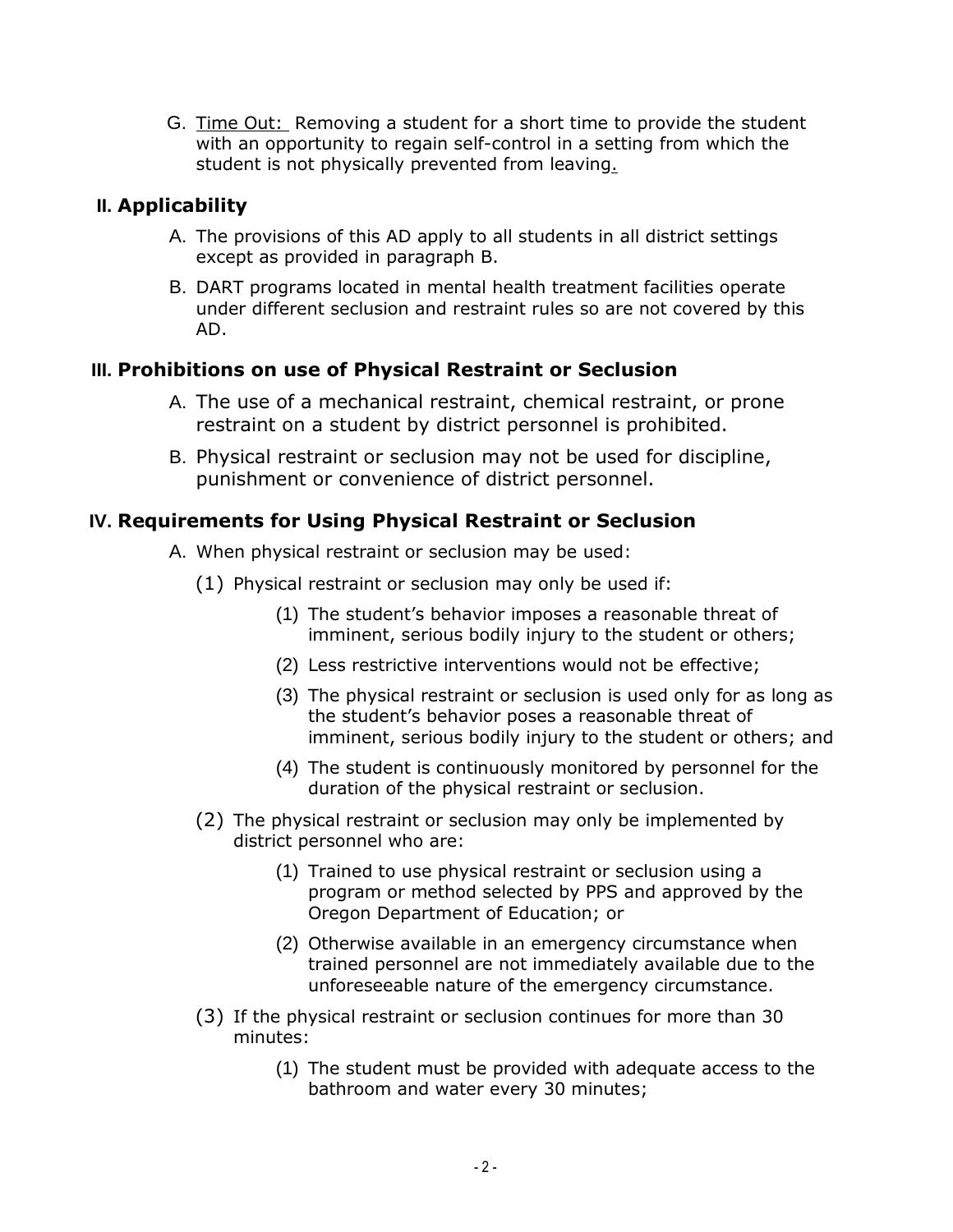- (2) Personnel must immediately attempt to verbally or electronically notify a parent or guardian of the student being secluded or restrained; and
- (3) Every 15 minutes after the first 30 minutes, a building or special education administrator must provide written authorization for the continuation of the physical restraint or seclusion, including documentation for the reason for continuation.
- B. Debriefing meeting:
	- (1) A debriefing meeting must be held within two school days of any use of physical restraint or seclusion. The purpose of the debriefing meeting is to review the event and prevent unnecessary use of physical restraint and seclusion in the future.
	- (2) The debriefing meeting will include all personnel who were involved in the incident and any other appropriate personnel.
	- (3) The debriefing process must be documented on a PPS debriefing form and a copy provided to the parent or guardian of the student.
- C. Review Meeting:
	- (1) If a student is involved in five incidents in a school year involving physical restraint or seclusion, a team including personnel and the parent or guardian of the student will meet to review and revise the student's behavior plan and ensure the provision of any necessary behavioral supports.

### **V. Documentation and Reporting of Physical Restraint or Seclusion:**

- A. By the end of the school day when the incident occurred:
	- (1) A staff person who observed or implemented the physical restraint or seclusion must complete a written or electronic report of the incident that meets state and federal requirements; and
	- (2) A staff person must provide the student's parents or guardian with verbal or electronic notice of the incident. If the parent does not have a phone or access to electronic communication, the school must use its usual methods of communicating with the parent to provide this notice**.**
- B. Within one school day of the incident:
	- (1) A copy of the incident report must be provided to the parents or guardian; and
	- (2) Parents must be given notice of the date, time, and location of the debriefing.
- C. Within two school days of the use of physical restraint or seclusion: